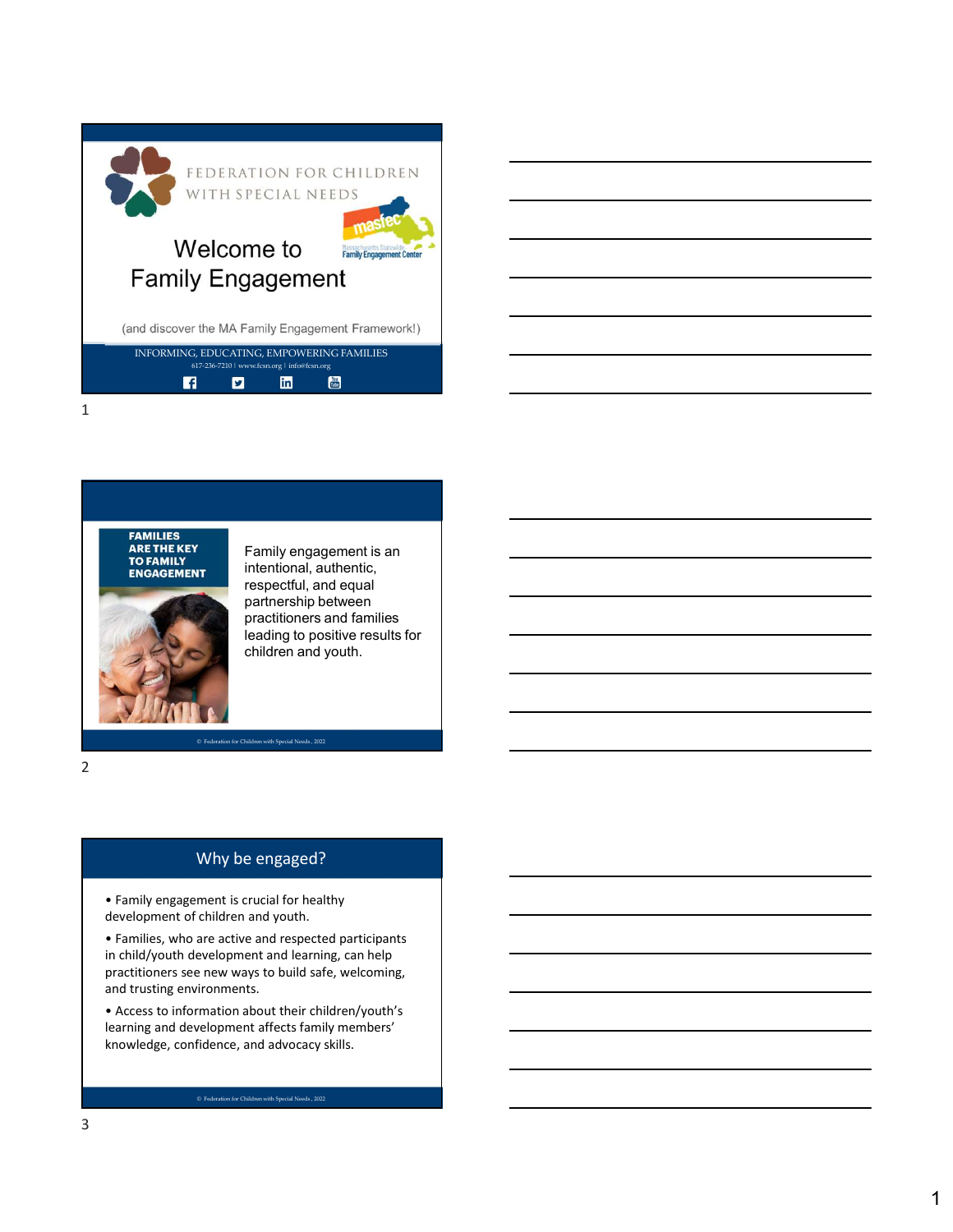## Download the Framework



The MA State Family Engagement Coalition representing 11 state agencies, that include education (DESE and EEC) and Health and Human Services developed these Frameworks to serve as a roadmap to family engagement for practitioners in education, health and human services.

https://masfec.org/strengthening -partnerships/

4

## Guiding Principles

© Federation for Children with Special Needs , 2022

- Each family is unique and all families represent diverse structures.
- Acknowledging and accepting the need to engage all families is essential for successful engagement of diverse families and includes recognizing the strengths that come from their diverse backgrounds.
- Building a respectful, trusting, and reciprocal relationship is a shared responsibility of families, practitioners, organizations, and systems.
- Families are their child's first and best advocate.
- Family engagement must be equitable.

 $5<sub>5</sub>$ 

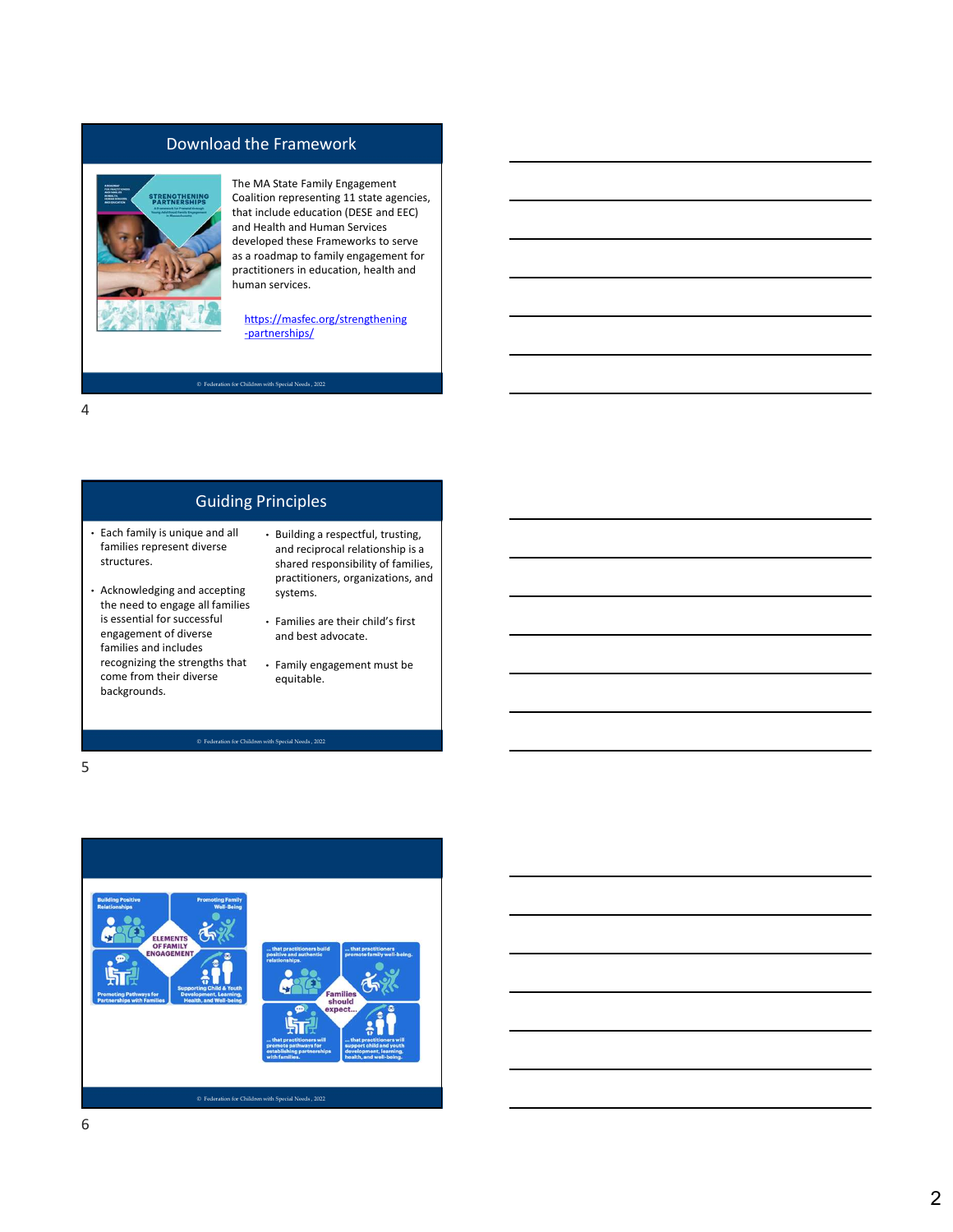# **Building Positive<br>Relationships**



- welcoming, collaborative, and safe environments
- respect for cultural, religious, and traditional beliefs and customs
- opportunities to communicate perspectives, experiences, and dreams
- opportunities to share their ideas of child/youth development, learning, health, and well-being
- support to strengthen partnerships with other families

7



- to bring their own definition of a community
- referral to the appropriate community partners
- opportunities for community engagement
- culturally and linguistically responsive services and resources to achieve their goals

8 and 2010 and 2010 and 2010 and 2010 and 2010 and 2010 and 2010 and 2010 and 2010 and 2010 and 2010 and 2010

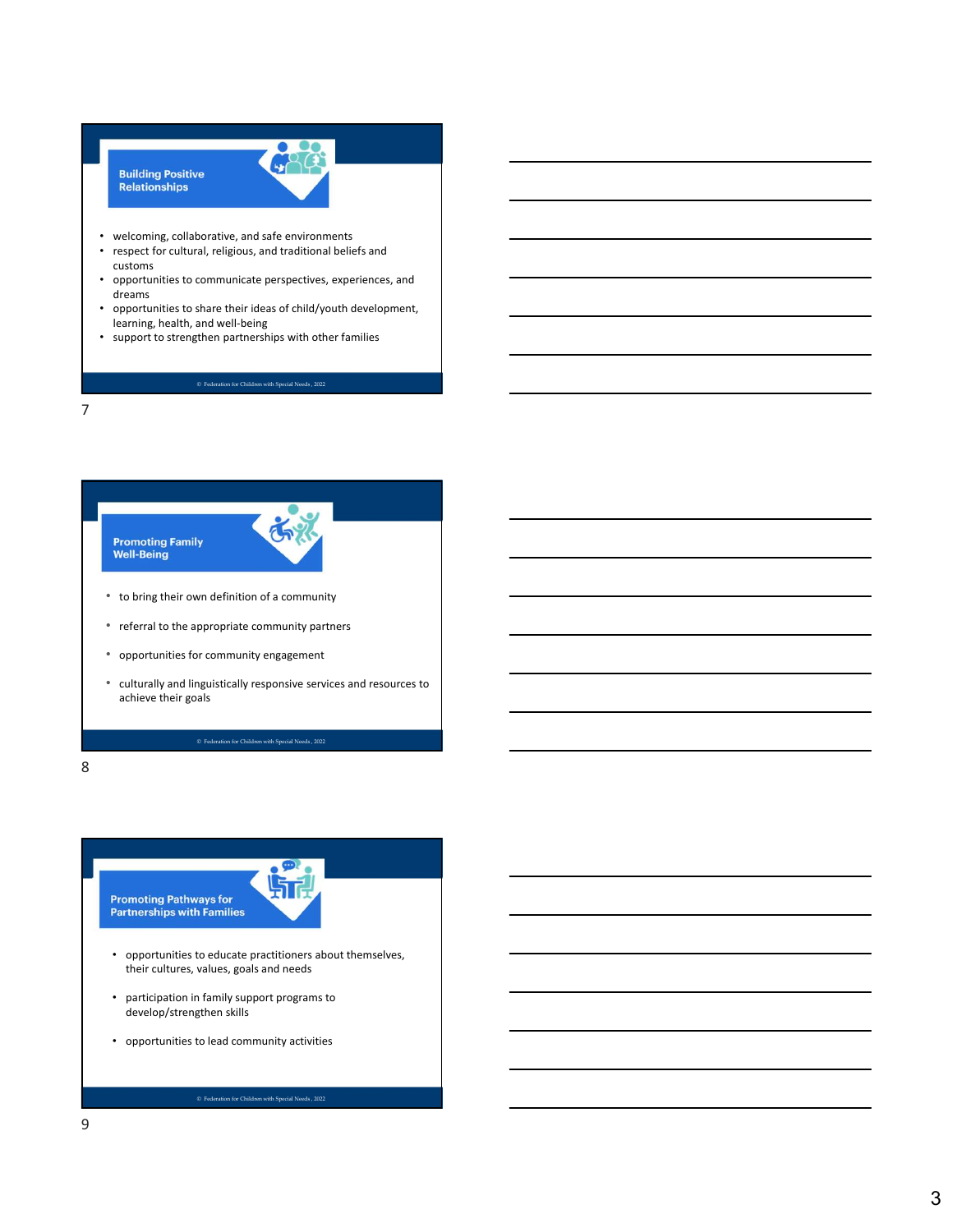

- resources and materials in their preferred languages
- opportunities to participate in workshops, support groups, and child/youth screenings in their primary languages
- to voice the barriers or challenges they face while participating in engagement opportunities and work collaboratively with practitioners to overcome these barriers Supporting Child & Youth<br>
Powelopment, Learning,<br>
Tesources and materials in their preferred languages<br>
and child/youth screenings in their primary languages<br>
To voice the barriers or challenges they face while<br>
participat

10

## Why Family Engagement?

Please take some time to watch this Linking Family Engagement to Learning: Dr. Karen Mapp's '8 for 8'



11

### Resources

Massachusetts Statewide Family Engagement Center https://masfec.org/

National Association for Family, School, and Community Engagement - https://nafsce.org/

DESE Office of Student and Family Support Student and Family Support (SFS) - Massachusetts Department of Elementary and Secondary Education